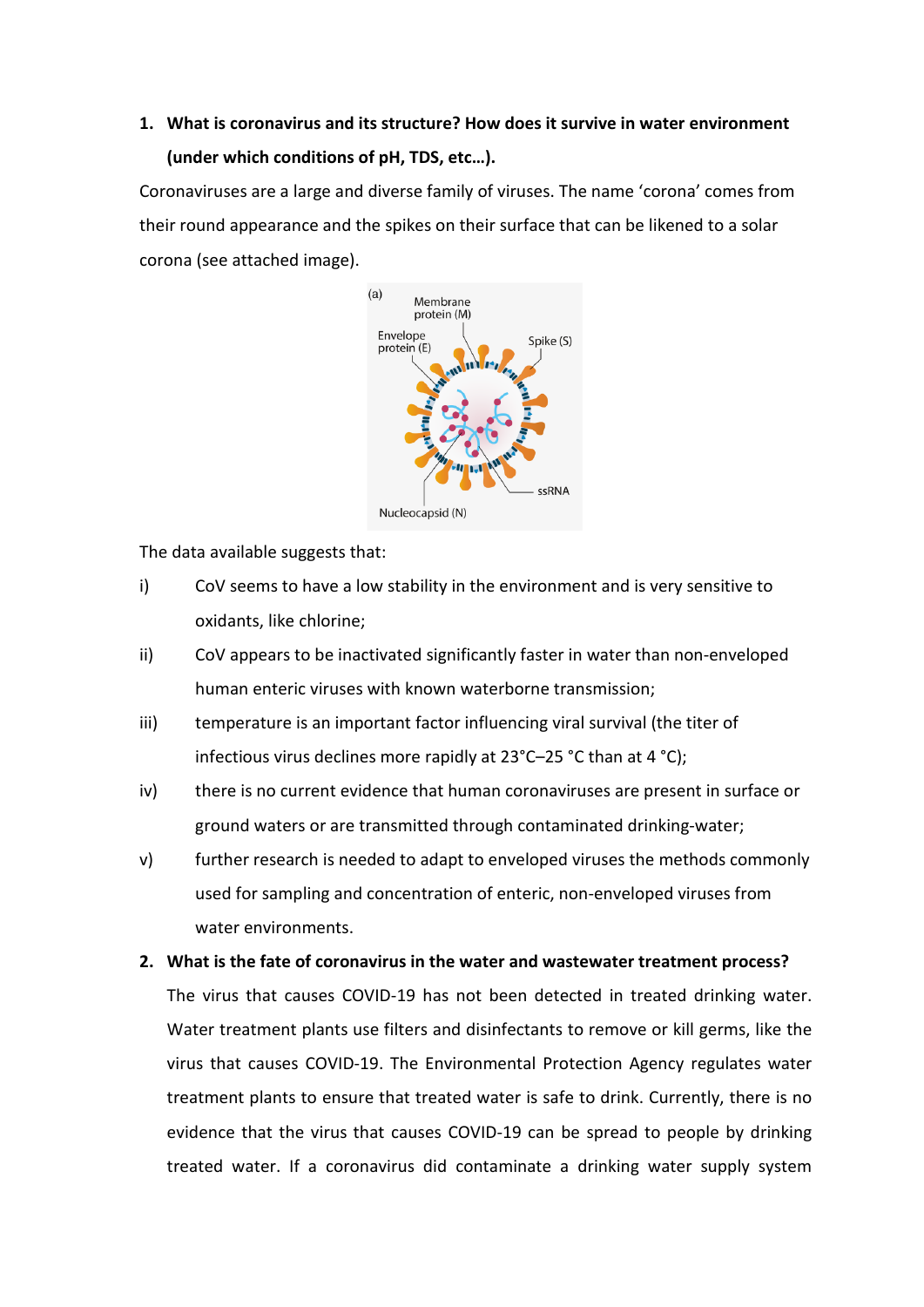(perhaps one with low disinfection residual), survival might be enhanced by colonising bacteria in biofilms. If this were to occur, there could be exposure risks from the production of aerosols during activities such as showering.

COVID-19 is spread mainly through close contact from person-to-person. Previous studies have shown that coronaviruses (including SARS-CoV) can exist and maintain viability in sewage and hospital wastewater, originating from the fecal excretions of infected patients. Previous studies have also highlighted the persistence of (other surrogate) coronaviruses in aquatic environments and wastewater treatment plants. Some particular wastewater treatment processes, such as membrane bioreactors may

also play an important role since they have been shown to be effective for virus removal, including for some enveloped viruses (such as coronaviruses) and some nonenveloped viruses (e.g. norovirus) that are known to be more resistant than enveloped viruses.

Current water and wastewater disinfection strategies, using chlorine and UV irradiation are anticipated to be very effective for SARS-CoV-2 inactivation, but proper operational control is always essential.

3. **Can COVID-19 virus spread through sewage system? And what measures should be in place to protect wastewater worker from being infectious by this virus?** Recently, the virus that causes COVID-19 has been found in untreated wastewater. While data are limited, there is no information to date that anyone has become sick with COVID-19 because of exposure to wastewater. At this time, the risk of transmission of the virus that causes COVID-19 through properly designed and maintained sewerage systems is thought to be low.

Standard practices associated with wastewater treatment plant operations should be sufficient to protect wastewater workers from the virus that causes COVID-19. These standard practices can include engineering and administrative controls, hygiene precautions, specific safe work practices, and personal protective equipment (PPE) normally required when handling untreated wastewater. No additional COVID-19– specific protections are recommended for workers involved in wastewater management, including those at wastewater treatment facilities.

**4. What is your strategy to maintain a stable and continuous supply chain (chemical & PPE) for your water & wastewater treatment plant during COVID-19?**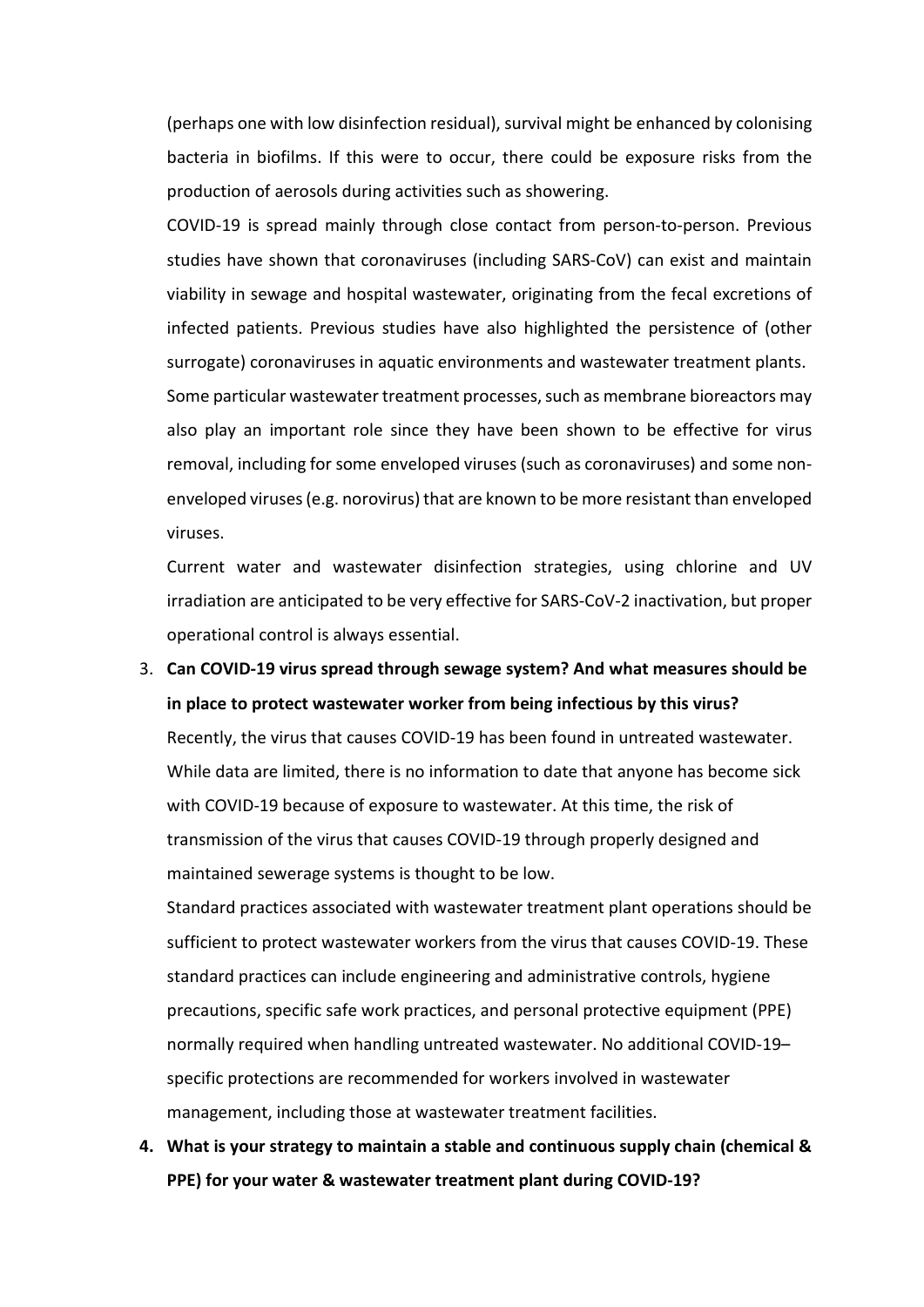Strategies includes constant assessment of monitoring and lab capabilities as well as the need to procure two alternative suppliers. We are balancing planning and operational needs to support continuation of supply. We are constantly monitoring and accounting for the remaining chemicals, equipment, and PPE available in the warehouse, and planning for future chemical, equipment and PPE orders depending on what is available. We are coordinating with suppliers on a regular basis. We are also developing and implementing more preventative maintenance to maintain support for our contractors.

**5. What is your experience in helping water & wastewater workers get rid of their fear of COVID-19 and encouraging them back to work and follow health & safety guideline?**

We are allowing field staff to go directly from home to the site to reduce any risk of transmission. We are constantly maintaining communications with staff, and have formed a crisis management team and developed a pandemic response plan / business continuity plan. We are conducting mock exercises based on different stages and scenarios including weather, what does the new normal look like.

**6. What is your plan to keep your business continuity and recover post COVID-19?**

Our plan involves refining the splitting of work force teams and to consider splitting maintenance teams including preventing physical interaction between teams. We have cross trained sewerage and treatment operators with network operators to ensure back filling of roles. We are utilising online tools and telecommunications for consistent interaction (long term positive legacy). We continue to engage within our industry and community (neighboring Councils and Industry bodies) for support. Our operations will benefit from additional depth in key areas (treatment operations, water quality testing) as future sickness in these teams will stretch these key skills. Our procurement / stock levels for critical items were identified and some additional stock purchased (targeting operations and repairs). In addition, we: Work with our Council to support the economic recovery Continue to keep cost focused so that as many businesses in the region are viable Look for opportunities to undertake necessary upgrades / renewals area whilst the impact is lower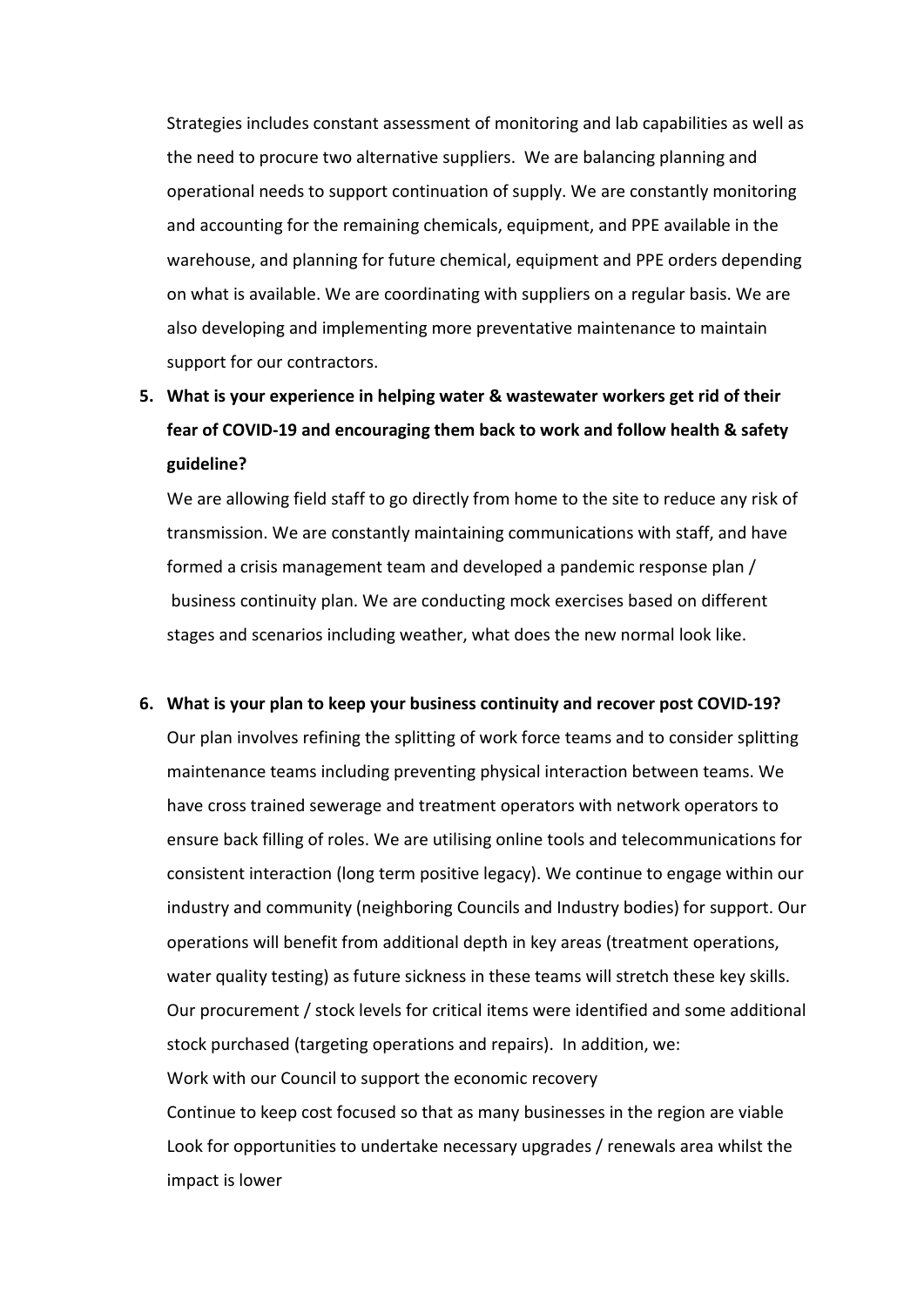Listen and engage to seek to work together to recover, locally and globally

- **7. What have you done to minimise the risks of virus spreading where physical contact with users, customers, supplier and contractors is unavoidable.**  For customers/contractors visiting our sites we:
- Provide free masks to all visiting customers,
- Measure body temperature for all customers;
- Record customer's information details.
- Encourage customers to use online payment if possible
- Maintain social distancing while working with customers.
- Installing protection shield for reception desks
- **8. What is your strategy to help people in remote areas and others, being in shortage of water supply, to deal with COVID-19?**

Utilities have donated many items for responding and preventing activities to COVID-19 organized by provincial agencies, including:

- bottles of dry hand-sanitizer;
- automated hand-washing machines with anti-virus sanitizer;
- disinfect chambers and disinfect liquid to public health centers;
- small drinking water to quarantine camps and health testing depots
- **9. What is your strategy to minimize the risk of spreading COVID-19 virus among operators and workers working in the office and on the sites?**

**Utilities are implementing the following:**

**Physical distancing:** Stay at least 1.5 or 2 m apart, no handshaking or other close physical contact

#### **Create separate work teams:**

Ensure that each team has the work skills that are needed to do all tasks In this way, if one team tests positive for COVID-19, the other team has a good chance of remaining COVID-19 free

### **Personal hygiene**

Ensure that there is sufficient soap or hand sanitiser at each work site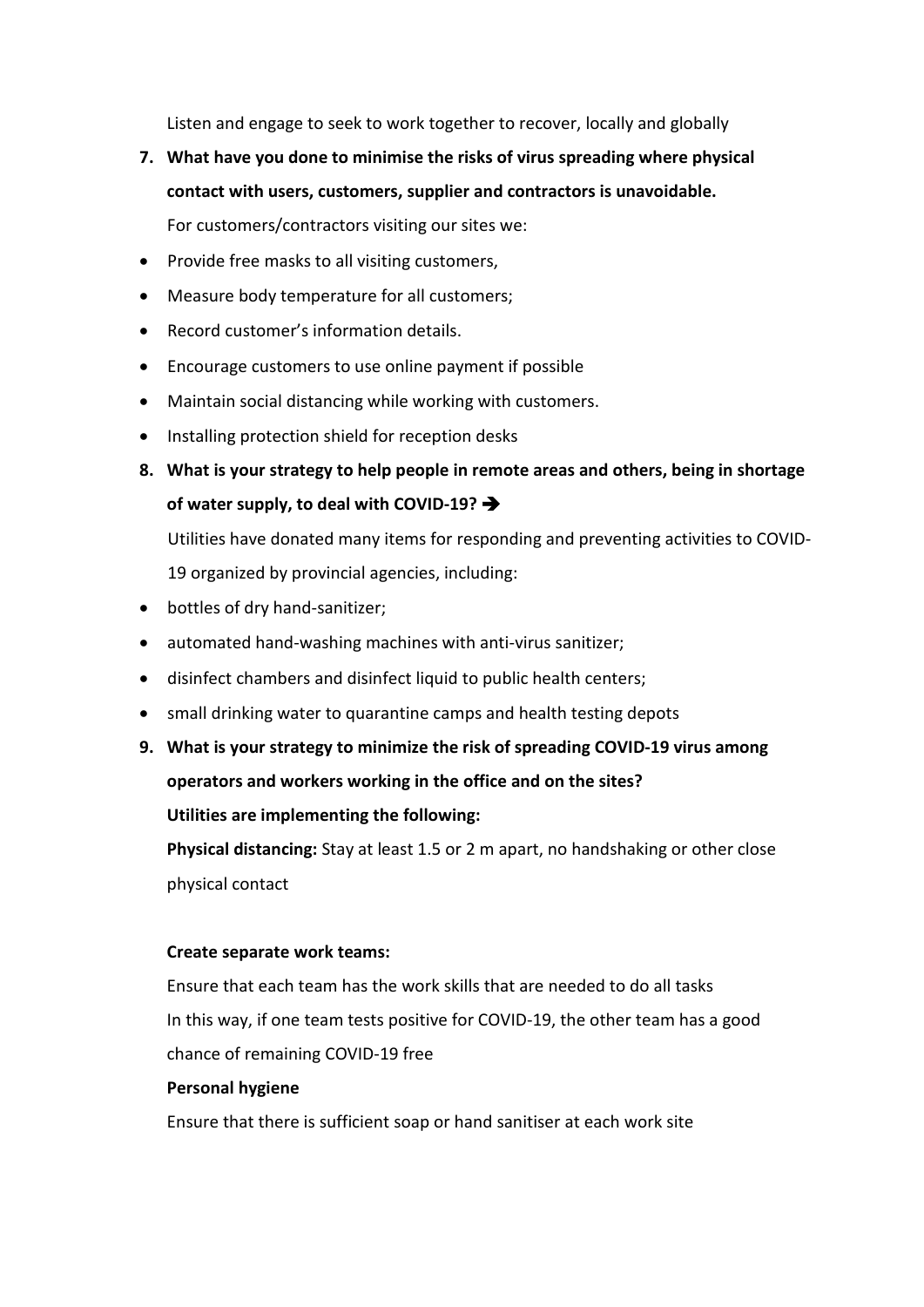Make sure that all staff know the importance of regular handwashing, particularly after touching common surfaces, using the washroom, or working with wastewater Remember: no handshaking, or other close contact

#### **Know who has visited each site**

Record the names and contact details of all staff and visitors who visit each site, in case someone tests positive for COVID-19

#### **If staff unwell – do not come to work**

If staff are feeling unwell, they must not come to work – as to not risk infecting others and to stay in isolation and get tested, if possible

If a close family member is unwell; again, staff do not come to work – even if they show no symptoms, they may have COVID-19

If staff are in the office, and begin to feel unwell – tell supervisor, and then go home **COVID-19 and wastewater/sewage**

Current PPE and hygiene measures are protective against contracting COVID-19 from sewage

# **10. What is your strategy to respond to emergent incidents happening on the network and/or at the treatment plan where a big group of workers is required for the task?**

Secure support staff and your supply chains of items required for ensuring workplace health and safety (tissues, soap, antiviral wipes and/or sanitisers).

Staff from other utilities and third parties may need training to familiarize themselves with sites in case they are to be drawn upon at short notice.

Develop guidelines for each essential work requiring involvement of a group of workers (e.g. using valve key with extension to maintain social distancing, etc…)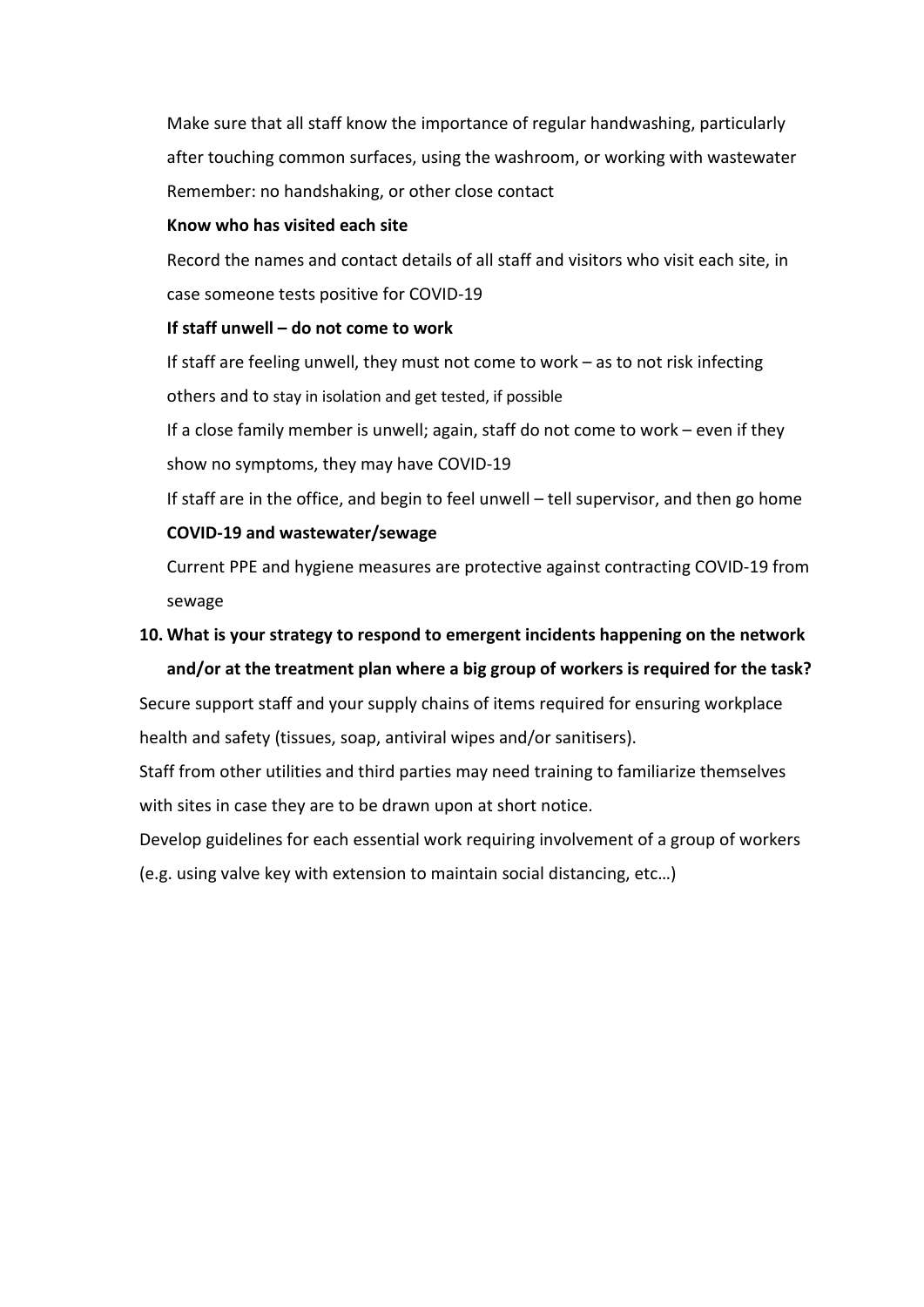## **Questions from COVID-19 webinar**

Q1: Please give us some advice on some measures to minimize the exposure to wastewater containing coronavirus?

- Develop safe work methods for working with faeces, sewage and sludge
- The use of controls to minimise the generation of aerosols and splashes (e.g. insertion seals and covers over manholes).
- Wear appropriate PPE to prevent ingestion and inhalation of aerosols and/or splashes/droplets (e.g. face shields or goggles and P2/N95 masks) when working in areas where exposure to untreated sewage droplets and aerosols is unavoidable.
- Wash hands after removal of contaminated PPE.
- Disinfect equipment and surfaces if they become contaminated with sewage.
- Change and launder clothing if potentially contaminated with sewage and shower using provided facilities.

Q2: What are measures to disinfect COVID-19 in wastewater sources suspected with coronavirus contamination?

- Chlorination pretreatment: Bleaching powder is commonly used for the chlorination pretreatment. The added bleaching powder should be flushed into the septic tank with flowing water and the residual chlorine would be measured at the outlet of septic tank in case of violation of the water quality standard.
- Chlorine-containing disinfectants (liquid chlorine, chlorine dioxide, and sodium hypochlorite): Chlorine is a kind of strong oxidizer, which is one of the most early used disinfection methods in disinfecting hospital wastewater. Usually, 30 mg/L-50 mg/L and 15 mg/L-25 mg/L chlorine is added to wastewater after primary treatment and secondary treatment, respectively.

Q3: Ariel (Water.org) kindly explain a bit on, 1. COVID-19 could be removed by conventional disinfectants. 2. It resist disinfections. Thank you.

A3: **(Dan Deere)** Yes, COVID-19 is susceptible to conventional viricidal disinfectants, such as chlorine.

Q4: Could you explain more about the problems experienced related to Public Perception and Other Impacts?

A4: **(Dan Deere)** The problems experienced related to Public Perception and Other Impacts include: people being afraid of drinking water thinking it might be contaminated with COVID-19 virus, particularly if water is sourced from downstream of sewage discharges; fear